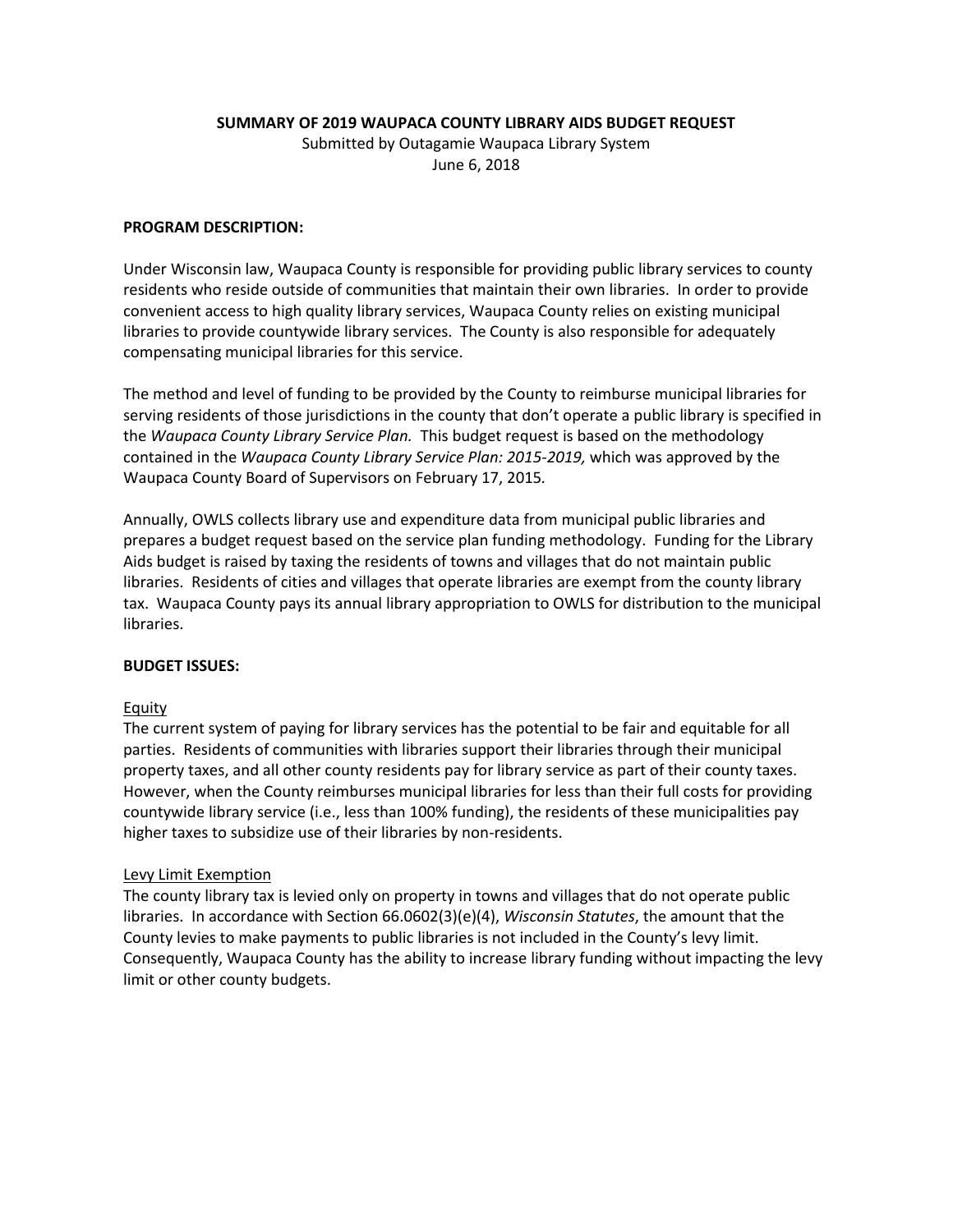## Library Use

Overall circulation by municipal libraries in Waupaca County was down in 2017 by 6%. However, during the same period the number of physical items borrowed by residents of towns and villages without libraries decreased by 4.6%.

## Unit Costs

In recent years, library operating costs have grown faster than circulation, increasing the average cost per circulation. A significant portion of this is due to the increasing use of downloadable and streaming materials, which are not included in the circulation totals. In 2017 the combination of an increase in expenditures (2.8%) and a decrease in circulation resulted in an increase in the cost per circulation (9.63%).

## County Share of Library Service Costs

The county achieved the goal of compensating municipal public libraries at 100% of their costs for providing countywide library service first in 2014, and continued through 2018, as the funding level increased from 82% in 2008 to 100% in 2014.

| l Year:                                                                | 2008 | 2009 | 2010 | $\mid$ 2011 | 2012 | $\vert$ 2013 | $\mid$ 2014 - 2018 |
|------------------------------------------------------------------------|------|------|------|-------------|------|--------------|--------------------|
| Funding Level: $  82.0\%   85.2\%   88.1\%   91.0\%   94.0\%   97.0\%$ |      |      |      |             |      |              | 100%               |

A goal of the *County Library Service Plan: 2015-2019* is to continue to compensate municipal public libraries at 100% of their costs for providing service to county residents residing in jurisdictions without local libraries.

Although the cost per circulation increased in 2017, the county circulation decrease offset some of this, causing a modest increase in Waupaca County's full share of library service costs. 100% of the county formula will result in a budget increase of 4.3% or \$42,943.

### Library Service is a Bargain for the County

Contracting with municipalities for library service continues to be a bargain for Waupaca County. It is estimated that the owner of a \$100,000 home paying for library service through county taxes would continue to pay about \$37 in 2018, i.e. less than the cost of two new hardcover books. Even at the 100% funding level, residents living outside of communities with libraries will continue to pay significantly less for the same service than those living in communities with libraries.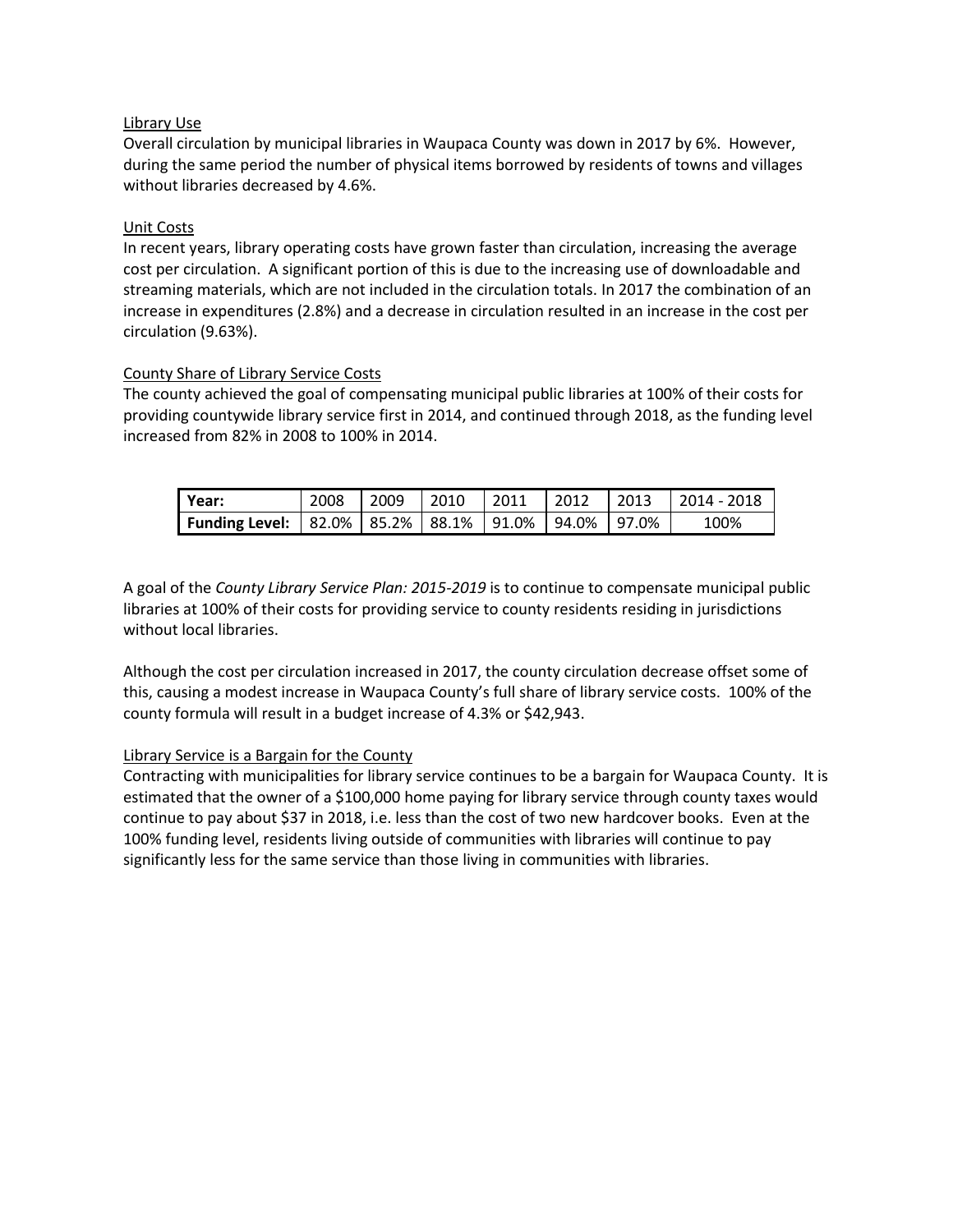# Requested 2019 Library Payments

The following table shows the payments made from the 2018 library aids budget and the proposed 2019 payments:

|                              |                     | <b>REQUESTED</b>    |
|------------------------------|---------------------|---------------------|
| <b>LIBRARY</b>               | <b>2018 PAYMENT</b> | <b>2019 PAYMENT</b> |
| Clintonville                 | \$150,991           | \$145,116           |
| Fremont                      | \$43,853            | \$42,230            |
| Iola                         | \$98,487            | \$100,289           |
| Manawa                       | \$92,259            | \$102,648           |
| Marion                       | \$38,750            | \$44,851            |
| New London                   | \$146,085           | \$147,752           |
| Scandinavia                  | \$22,175            | \$23,150            |
| Waupaca                      | \$347,940           | \$373,993           |
| Weyauwega                    | \$60,752            | \$64,363            |
| <b>Total</b>                 | \$1,001,292         | \$1,044,235         |
| <b>Average Funding Level</b> | 100.0%              | 100.0%              |

## Budget Details

The spreadsheet on the following page contains details of the 2019 library aids budget request.